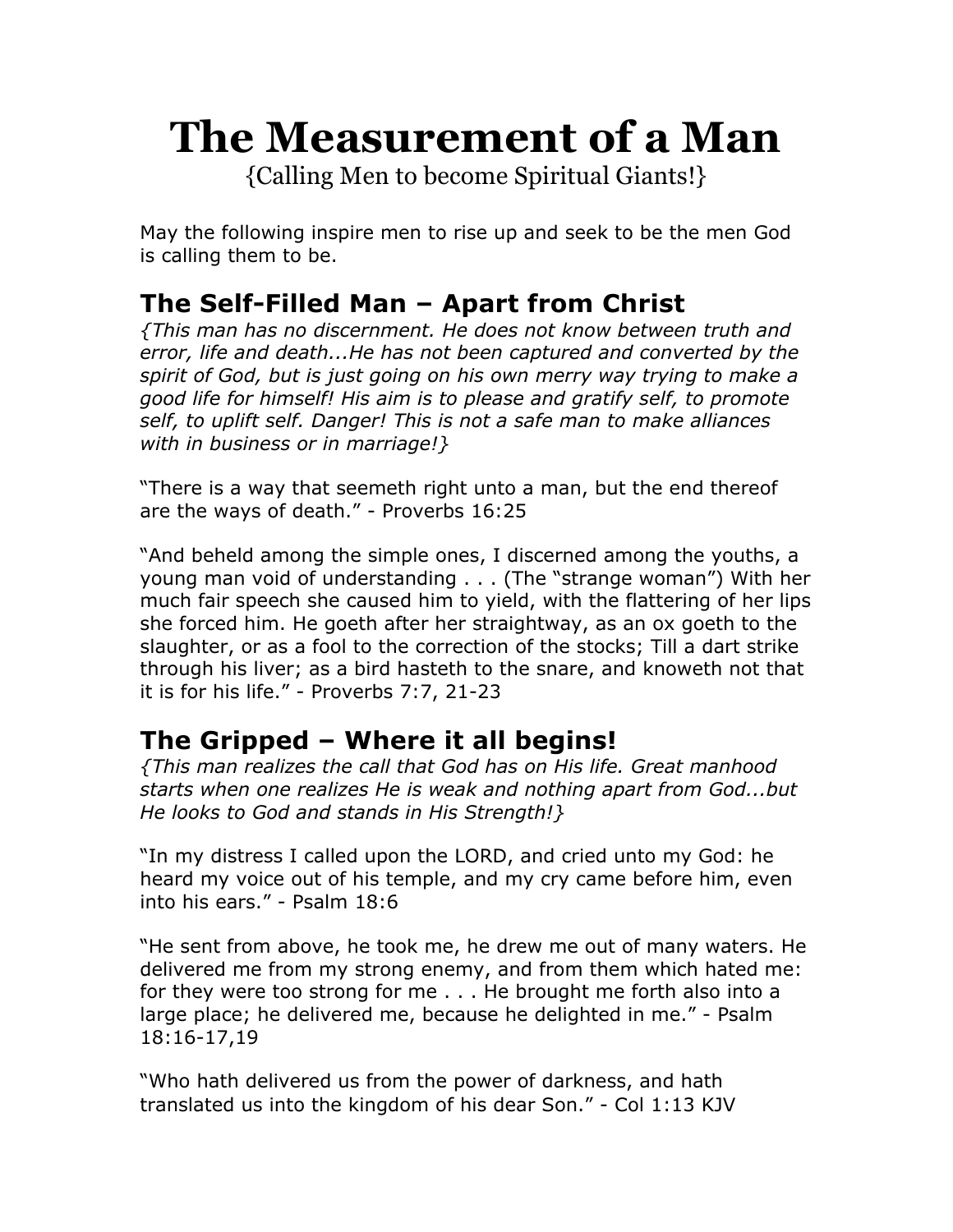## **The Given**

*{This man has followed the call and poured everything out for Christ - He has broken the spikenard at Jesus feet and said, "Here am I - take all!" His life manifest a complete abandonment and un-reserved surrender to Christ.}*

"Then said Jesus unto his disciples, "If any man will come after me, let him deny himself, and take up his cross, and follow me." - Matthew 16:24

## **The Immovable**

*{This is a man that is unshakeable, he stays on his "steed" - the one that God has called him to ride. He may get bucked off, but he keeps getting back on! He is a rock and he is going the distance. He is unwavering in trust and faith in His God!}* 

"He staggered not at the promise of God through unbelief; but was strong in faith, giving glory to God." - Romans 4:20

"God is our refuge and strength, a very present help in trouble. Therefore will not we fear, though the earth be removed, and though the mountains be carried into the midst of the sea." - Psalm 46:1-2

## **The Harnessed**

*{This man has begun to realize that there is more to the "Call" then He had yet realized. He has learned to walk by the Spirit and to relinquish his right to position, possessions, and pride. Many men in Christianity today can quote scripture and give a Bible study by heart, but they don't quote it in their lives. "One is not truly holy until He is holy at home and with those nearest. This man is well on the way to being "holy" - He quotes scripture IN his life in action by the abiding strength of the Holy Spirit.}* 

"And they went every one straight forward: whither the spirit was to go, they went; and they turned not when they went." - Ezekiel 1:12

"These are they which follow the Lamb whithersoever he goeth . . ." Revelation 14:4

"I am crucified with Christ: nevertheless I live; yet not I, but Christ liveth in me: and the life which I now live in the flesh I live by the faith of the Son of God, who loved me, and gave himself for me." - Galatians 2:20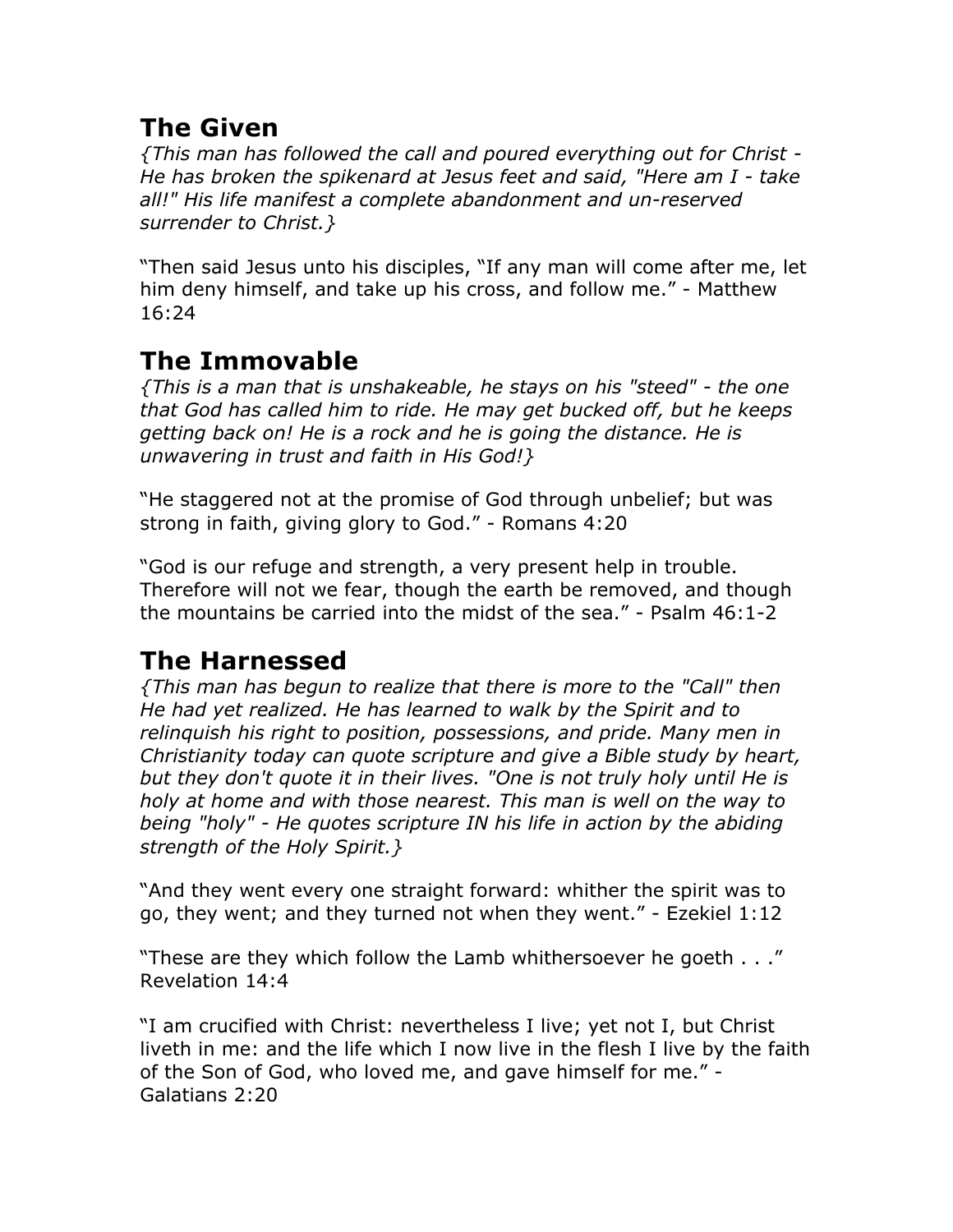#### **The Misunderstood**

*{In order for God to prove that He has the man, He must allow him to be misunderstood, humiliated and broken. It is then that you prove while you may not appear to be a man to the world, you are a true man to God. And despite being absolutely misunderstood, you keep pressing on! This man has real strength of character and is a rare gem in the making!}* 

"And some of them said, Could not this man, which opened the eyes of the blind, have caused that even this man should not have died?" - John 11:37

"But I am a worm, and no man; a reproach of men, and despised of the people. All they that see me laugh me to scorn: they shoot out the lip, they shake the head, saying, He trusted on the LORD that he would deliver him: let him deliver him, seeing he delighted in him." - Psalm 22:6-8

## **The Hero**

*{This man serves the weak and needy. He's not worried about exalting himself or his status, but seeks the lowest place. He works only for the approval of God. He sees the orphan and poor as not equal to himself, but as MORE valuable than himself. - This is God's caste system! He is a hero when no one is looking!}* 

". . . I delivered the poor that cried, and the fatherless, and him that had none to help him. The blessing of him that was ready to perish came upon me: and I caused the widow's heart to sing for joy. I put on righteousness, and it clothed me: my judgment was as a robe and a diadem. I was eyes to the blind, and feet was I to the lame. I was a father to the poor: and the cause which I knew not I searched out. And I broke the jaws of the wicked, and plucked the spoil out of his teeth." - Job 29:12- 17

"For by thee I have run through a troop; and by my God have I leaped over a wall . . . He maketh my feet like hinds' feet, and setteth me upon my high places. He teacheth my hands to war, so that a bow of steel is broken by mine arms. Thou hast also given me the shield of thy salvation: and thy right hand hath holden me up, and thy gentleness hath made me great. Thou hast enlarged my steps under me, that my feet did not slip. I have pursued mine enemies, and overtaken them: neither did I turn again till they were consumed." - Psalm 18:29, 33- 37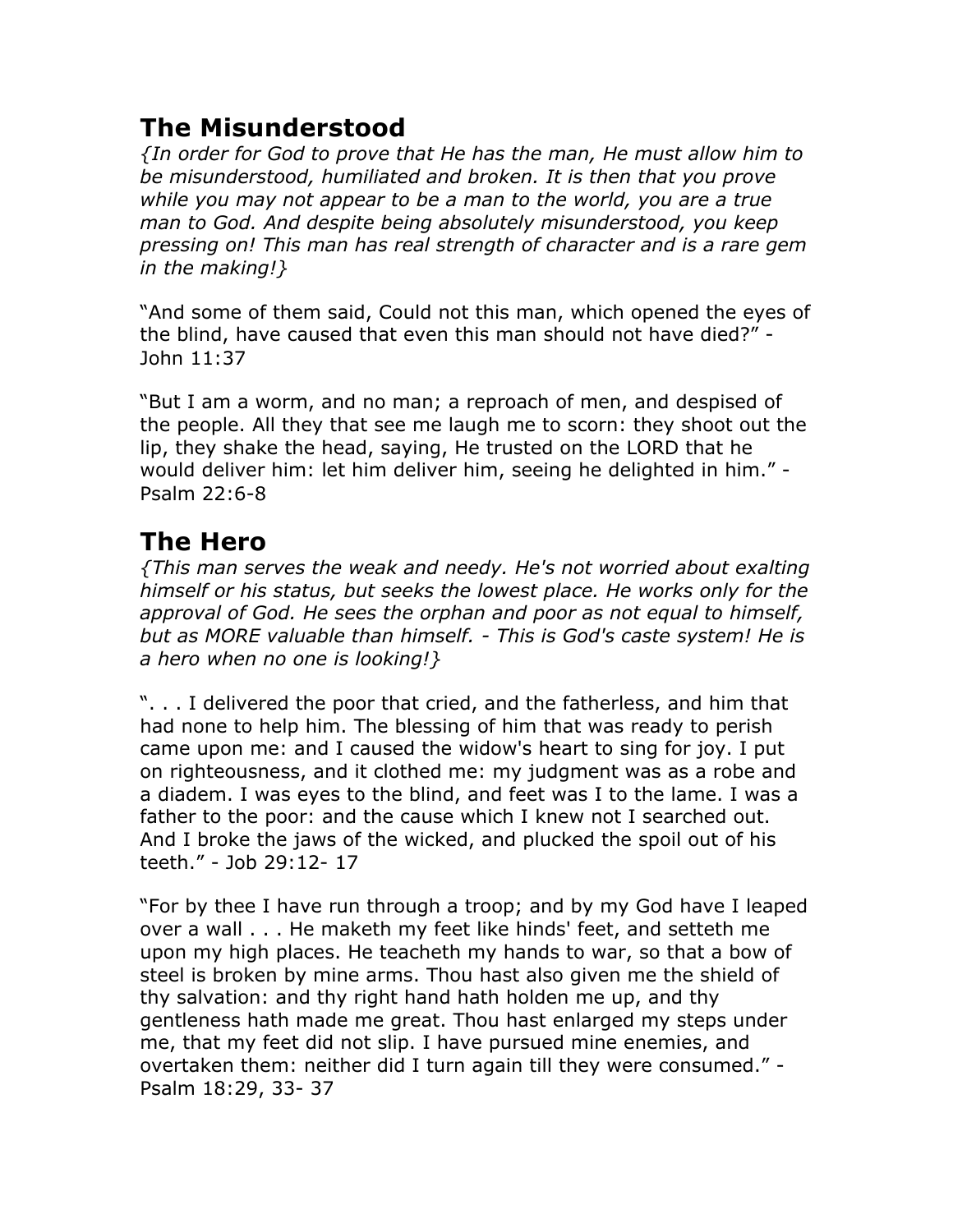## **The Chief**

*{This is the man that has reached a level of authority and leadership, not by self-promotion, but by simply doing what God has commanded Him to do. He has lived in obedience, and now He leads others to obedience. Too often today we have clowns in the pulpit and in the places where a "Chief" should be standing. Men must be measured by scripture and not by charismatic ability or worldly degree or status. Only the men that have proven themselves should be in this rank!}* 

"Who through faith, quenched the violence of fire, escaped the edge of the sword, out of weakness were made strong, waxed valiant in fight, turned to flight the armies of the aliens." - Hebrews 11:34

"When I went out to the gate through the city, when I prepared my seat in the street! The young men saw me, and hid themselves: and the aged arose, and stood up. The princes refrained talking, and laid their hand on their mouth. The nobles held their peace, and their tongue cleaved to the roof of their mouth. When the ear heard me, then it blessed me; and when the eye saw me, it gave witness to me." - Job 29:7-11

"I chose out their way, and sat chief, and dwelt as a king in the army, as one that comforteth the mourners." - Job 29:25

# **The Dead Man**

*{When we start out as Christians we think we are dead, and we may have crucified a few areas of our live, but usually still much of us is alive. This level a man has become completely dead - He does not defend himself, his reputation, his authority or his name. He stands only to defend others in Christ.}* 

". . . Father, if thou be willing, remove this cup from me: nevertheless not my will, but thine, be done." - Luke 22:42

"He was oppressed, and he was afflicted, yet he opened not his mouth: he is brought as a lamb to the slaughter, and as a sheep before her shearers is dumb, so he openeth not his mouth." - Isaiah 53:7

## **The Mighty Intercessor**

*{This man has become strong in God to be poured out for others. This is the kind of man that does not just stand in the gap for friends and family and a few in his church - He has become strong to stand in the*